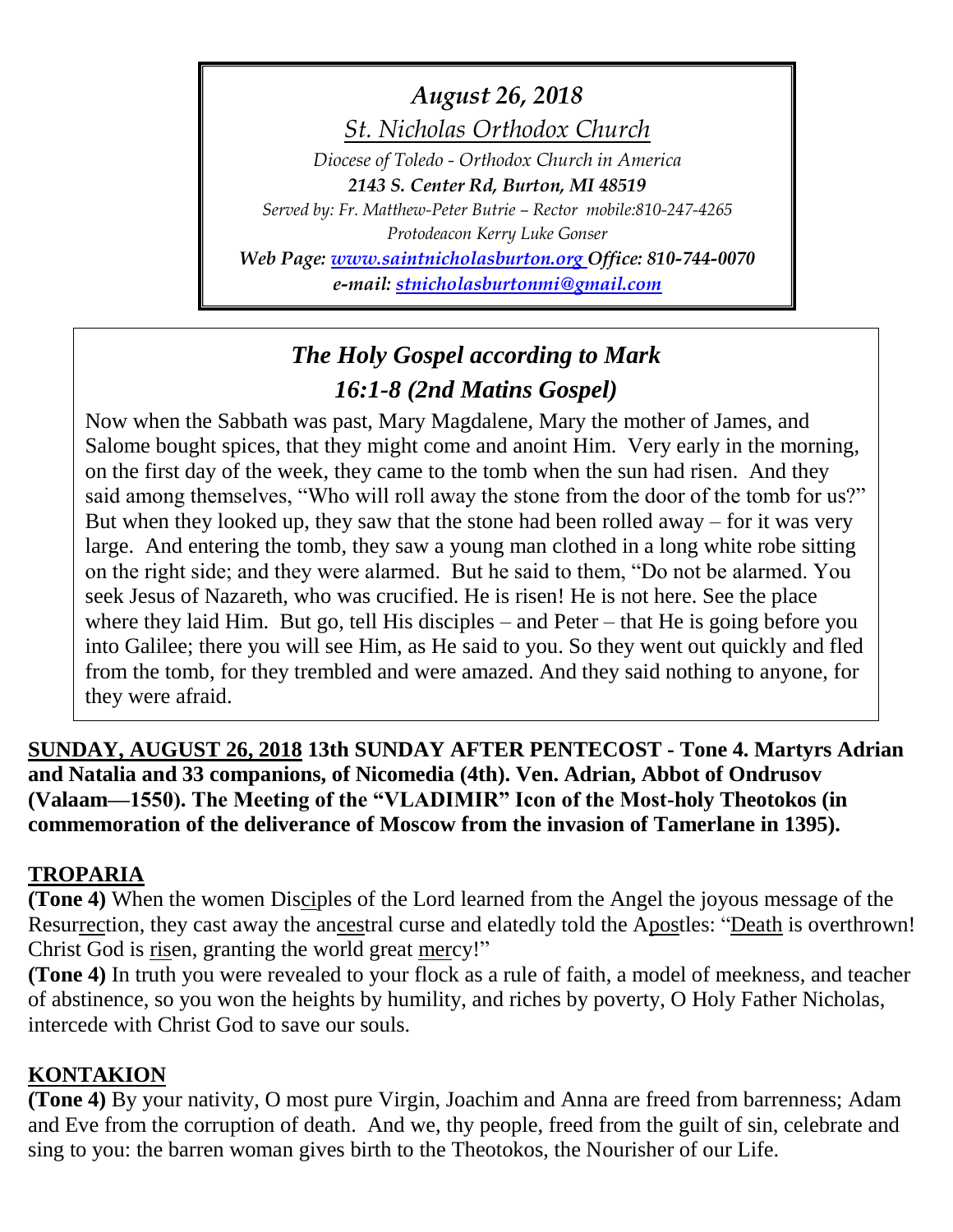# *The Prokeimenon in the Fourth Tone:* **O Lord, how manifold are Thy works! / In wisdom hast Thou made them all!**

*v:* **Bless the Lord, O my soul! O Lord my God, Thou art very great!** 

# **THE FIRST EPISTLE OF THE HOLY APOSTLE PAUL TO THE CORINTHIANS (16:13-24)**

*Brethren:* Be watchful, stand firm in your faith, be courageous, be strong. Let all that you do be done in love. Now, brethren, you know that the household of Stephanas were the first converts in Achaia, and they have devoted themselves to the service of the saints; I urge you to be subject to such men and to every fellow worker and laborer. I rejoice at the coming of Stephanas and Fortunatus and Achaicus, because they have made up for your absence; for they refreshed my spirit as well as yours. Give recognition to such men. The churches of Asia send greetings. Aquila and Prisca, together with the church in their house, send you hearty greetings in the Lord. All the brethren send greetings. Greet one another with a holy kiss. I, Paul, write this greeting with my own hand. If any one has no love for the Lord, let him be accursed. Our Lord, come! The grace of the Lord Jesus be with you. My love be with you all in Christ Jesus. Amen.

### *Alleluia, Tone 4*

- *v:* **Go forth, prosper and reign, for the sake of meekness, righteousness and truth.**
- *v:* **For Thou lovest righteousness, and doth hate iniquity.**

## **THE HOLY GOSPEL ACCORDING TO MATTHEW (21:33-42)**

At that time Jesus told the people who came to Him, "Hear another parable. There was a householder who planted a vineyard, and set a hedge around it, and dug a wine press in it, and built a tower, and let it out to tenants, and went into another country. When the season of fruit drew near, he sent his servants to the tenants, to get his fruit; and the tenants took his servants and beat one, killed another, and stoned another. Again he sent other servants, more than the first; and they did the same to them. Afterward he sent his son to them, saying, 'They will respect my son.' But when the tenants saw the son, they said to themselves, 'This is the heir; come, let us kill him and have his inheritance.' And they took him and cast him out of the vineyard, and killed him. When therefore the owner of the vineyard comes, what will he do to those tenants?" They said to him, "He will put those wretches to a miserable death, and let out the vineyard to other tenants who will give him the fruits in their seasons." Jesus said to them, "Have you never read in the scriptures: 'The very stone which the builders rejected has become the head of the corner; this was the Lord's doing, and it is marvelous in our eyes'?"

## **COMMUNION HYMN**

Praise the Lord from the heavens, praise Him in the highest. Alleluia! Alleluia! Alleluia!

## **MARTYRS ADRIAN AND NATALIA (AUGUST 26)**

The Martyrs Adrian and Natalia were married in their youth for one year prior to their martyrdom, and lived in Nicomedia during the time of the emperor Maximian (305-311). The emperor promised a reward to whomever would inform on Christians to bring them to trial. Then the denunciations began, and twenty-three Christians were captured in a cave near Nicomedia. They were tortured, urged to worship idols, and then brought before the Praetor, in order to record their names and responses. Adrian, the head of the praetorium, watched as these people suffered with such courage for their faith. Seeing how firmly and fearlessly they confessed Christ, asked: "What rewards do you expect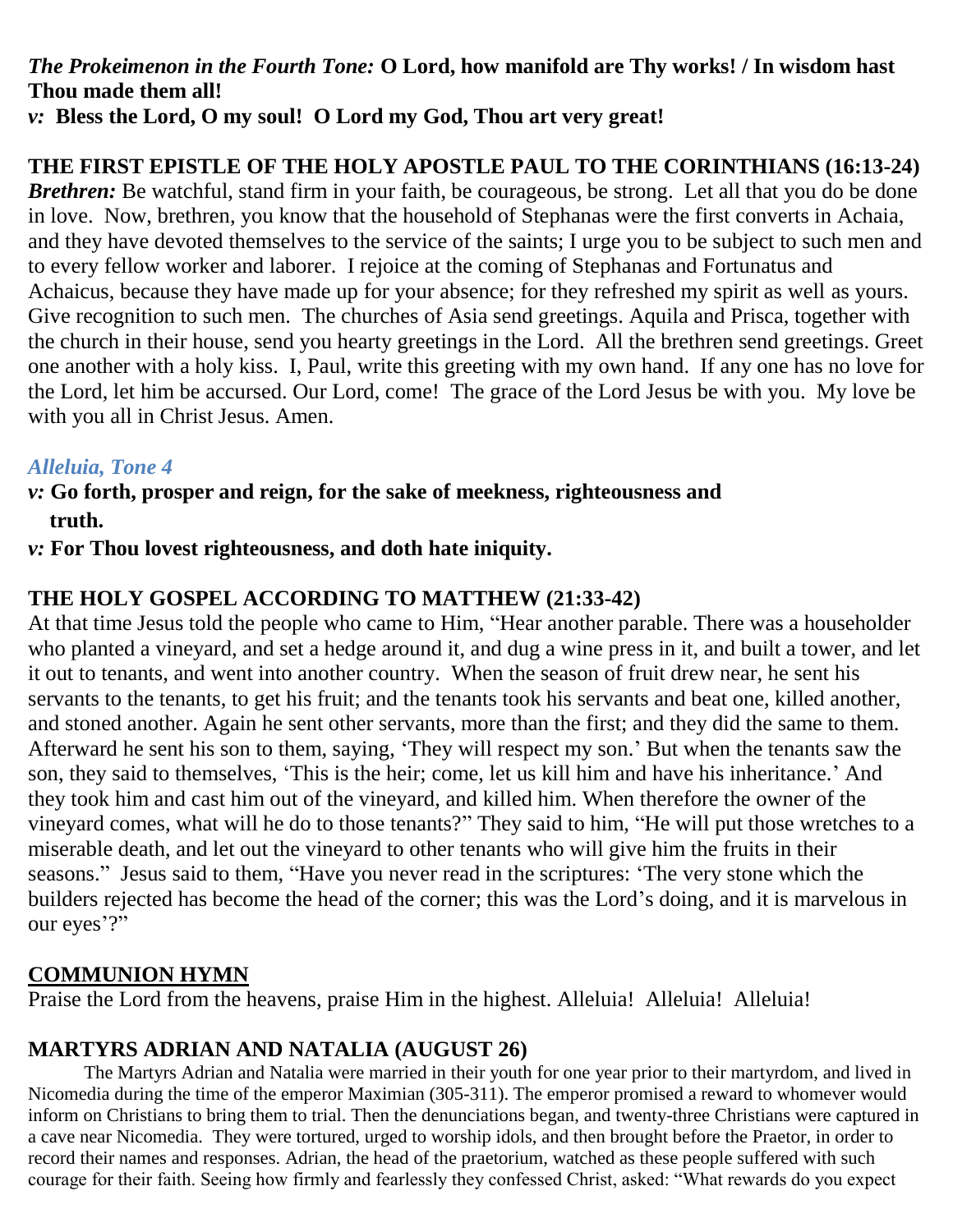from your God for your suffering?" The martyrs replied: "Such rewards as we are not able to describe, nor can your mind comprehend." Saint Adrian told the scribes, "Write my name down also, for I am a Christian and I die gladly for Christ God."

The scribes reported this to the emperor, who summoned Saint Adrian and asked: "Really, have you gone mad, that you want to die? Come, cross out your name from the lists and offer sacrifice to the gods, asking their forgiveness." Saint Adrian answered: "I have not lost my mind, but rather have I found it." Maximian then ordered Adrian to be thrown into prison. His wife, Saint Natalia, knowing that her husband was to suffer for Christ, rejoiced, since she herself was secretly a Christian. She hastened to the prison and encouraged her husband saying: "You are blessed, my lord, because you have believed in Christ. You have obtained a great treasure. Do not regret anything earthly, neither beauty, nor youth (Adrian was then 28 years of age), nor riches. Everything worldly is dust and ashes. Only faith and good deeds are pleasing to God."

On the pledge of the other martyrs, they released Saint Adrian from prison to tell his wife about the day of his execution. At first Saint Natalia thought that he had renounced Christ and thus had been set free, and she did not want to let him into the house. The saint persuaded his wife that he had not fled from martyrdom, but rather had come to give her the news of the day of his execution.

They tortured Saint Adrian cruelly. The emperor advised the saint to have pity on himself and call on the gods, but the martyr answered: "Let your gods say what blessings they promise me, and then I shall worship them, but if they cannot do this, then why should I worship them?" Saint Natalia did not cease to encourage her husband. She asked him also to pray to God for her, that they would not force her into marriage with a pagan after his death.

The executioner ordered the hands and the legs of the saints to be broken on the anvil. Saint Natalia, fearing that her husband would hesitate on seeing the sufferings of the other martyrs, asked the executioner to begin with him, and permit her to put his hands and legs on the anvil herself.

They wanted to burn the bodies of the saints, but a storm arose and the fire went out. Many of the executioners even were struck by lightning. Saint Natalia took the hand of her husband and kept it at home. Soon an army commander asked the emperor's approval to wed Saint Natalia, who was both young and rich. But she hid herself away in Byzantium. Saint Adrian appeared to her in a dream and said that she would soon be at rest in the Lord. The martyr, worn out by her former sufferings, in fact soon fell asleep in the Lord. [www.oca.org](http://www.oca.org/)

### August 26, 2018 ခရွို့က ခရွိက ခရွိက သို့မာ သည်။ သန္တိုက သန္တိုက သန္တိုက သန္တိုက သန္တိုက သန္တိုက သန္တိုက သန္တိုက သန္တိုက

#### **CANDLE INTENTIONS FOR THE HEALTH AND BLESSINGS OF**

| Health & blessings for Alex Popoff                                             | Dennis, Sharon & Charlie Jernigan |
|--------------------------------------------------------------------------------|-----------------------------------|
| Health & blessings for Alex Popoff                                             | Alex & Magda Popoff               |
| Fr. Tom, Fr. Dimitrie, Fr. Anthony, Aaron, Rimi, Allen, Deborah, JoAnn, Susan, |                                   |
| Luba, Kosta, David, Anna, Walt, Vladimir, Dorothy, Michael, Allison,           |                                   |
| Stojan, Mira, Bosa, Jeanette, Christopher, Marcia, Nicholas, Margaret, Joseph, |                                   |
| Greg, Gladys, my family and friends                                            | Joe Tome                          |
| Special Intention                                                              | Joe Tome                          |
| The Panoff family~prayers for strength & comfort                               | Linda Branoff                     |
| John & Rose Goodman~Happy 69 <sup>th</sup> Anniversary. God's blessings        | Dorothy & family                  |
|                                                                                |                                   |

#### **CANDLE INTENTIONS FOR BLESSED REPOSE**

Adelaida Irina Sivergina Andrew Panoff **Anna Branch** Anna Branoff **Anna Branch Anna Branoff** Andrew Panoff Gonser family Andrew Panoff Stojan & Mira Prusac Andrew Panoff Jernigan family Andrew Panoff Linda Branoff Blessed Repose & Memory Eternal for Andrew Panoff Dennis, Sharon & Charlie Jernigan Helen Koski Andrew Panoff - Memory Eternal~Blessed Repose Dorothy & family Helen Koski - Blessed Repose~Memory Eternal Dorothy Goodman Fr. Raphael Biernacki (12 yrs.) Blessed Repose~Memory Eternal Dorothy Goodman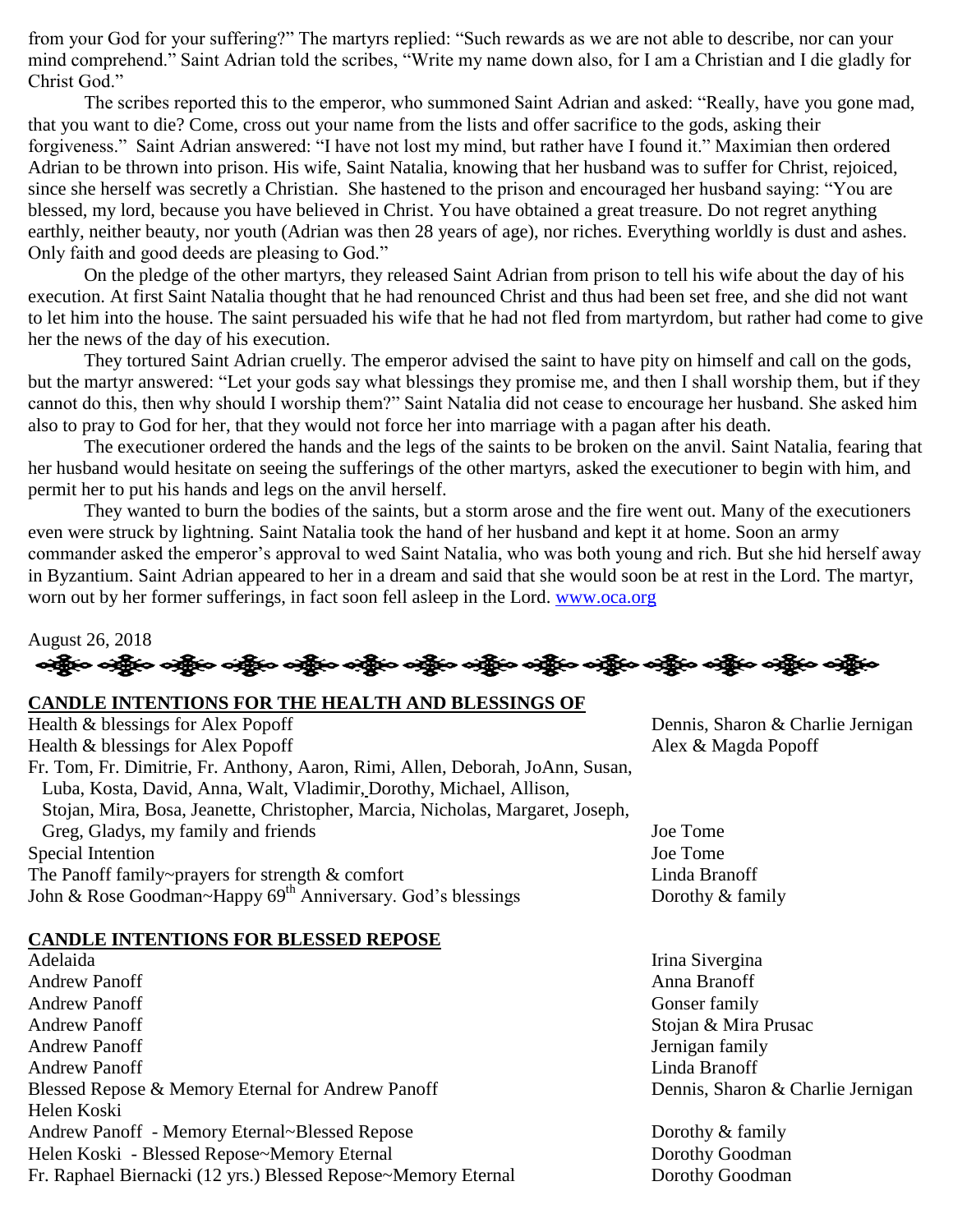

**WELCOME** to all our friends and visitors. Please join us in our fellowship hall.

**COFFEE & DONUTS** are sponsored today by the family of Jimmy Todorovsky for his 40 day memorial.

**CHURCH SCHOOL** begins on September 9. We are in need of a teacher or team of teachers for the preschool/kindergarten class. If you are interested or would like to know more, please contact Matushka Lisa through the office.

#### **MEMORY ETERNAL! CHRIST IS RISEN!**

Andrew Panoff fell asleep in the Lord on Saturday, August 18. He is the son of Tom & Christy Panoff and grandson of Angelo & Christine Panoff. The Lord Jesus receive him into His kingdom and rest him among the saints. Christ is risen!

#### **BAPTISM**

- of Mila Allison Miller took place on August 5. Parents are Arielle and Matthew Miller. Grandparents are Bruce & Vickie Borkovich; great-grandmother is Allison Borkovich.
- of Anastasios Germanos and Isabella Todora Bakousidis took place August 18. Parents are Philip and Kelly Bakousidis and grandparents are Gerry and Lena Bakousidis. God grant them many years!

**PARKING LOT RE-PAVING The proceeds from last year and this year's Macedonian Open will go towards the re-paving of the entire parking lot which will cost over \$100,000. With capital improvement funds and other funds on hand, that leaves a shortfall of \$35,000. If anyone would like to donate or dedicate a memorial fund or make an anonymous donation to the Capital Improvement Fund (formerly Parish Pride), please contact the office. To date \$1,250 has been donated to the project not including any funds from the Macedonian Open. The re-paving will start on September 12th .**

**HOPE IN A BOX** is collecting **toothpaste & tooth brushes** for the month of September. Place the items in the blue box in the Parish Hall. Catholic Charities Community Closet will distribute the items.

**FOOD DRIVE** Place non-perishable food items in the other blue box in the hall.

**WORK READY ROOM** Catholic Charities Work Ready Room wants your new & gently used career clothes to help individuals in need! i.e. Khakis, Scrubs, Shoes, Work Boots, Dress Pants & Collared Shirts. For more information call 810-265-7025. Donations can be dropped off Mon-Fri at 812 Root St, Flint.

#### **Weekly Schedule:**

| <b>Today</b>                                   | Parastas for Jimmy Todorovsky (40 days)                    |
|------------------------------------------------|------------------------------------------------------------|
| <b>Monday, August 27</b>                       | Communion Calls in Bay City & Caro                         |
| <b>Tuesday, August 28</b><br>6 pm              | Parastas for Adelaida Sivergina (40 days)                  |
| <b>Wednesday, Aug. 29</b><br>$9:30 \text{ am}$ | <b>Beheading of St. John the Baptist</b><br>Divine Liturgy |
| Thursday, Aug. 30                              | Father in Toledo                                           |